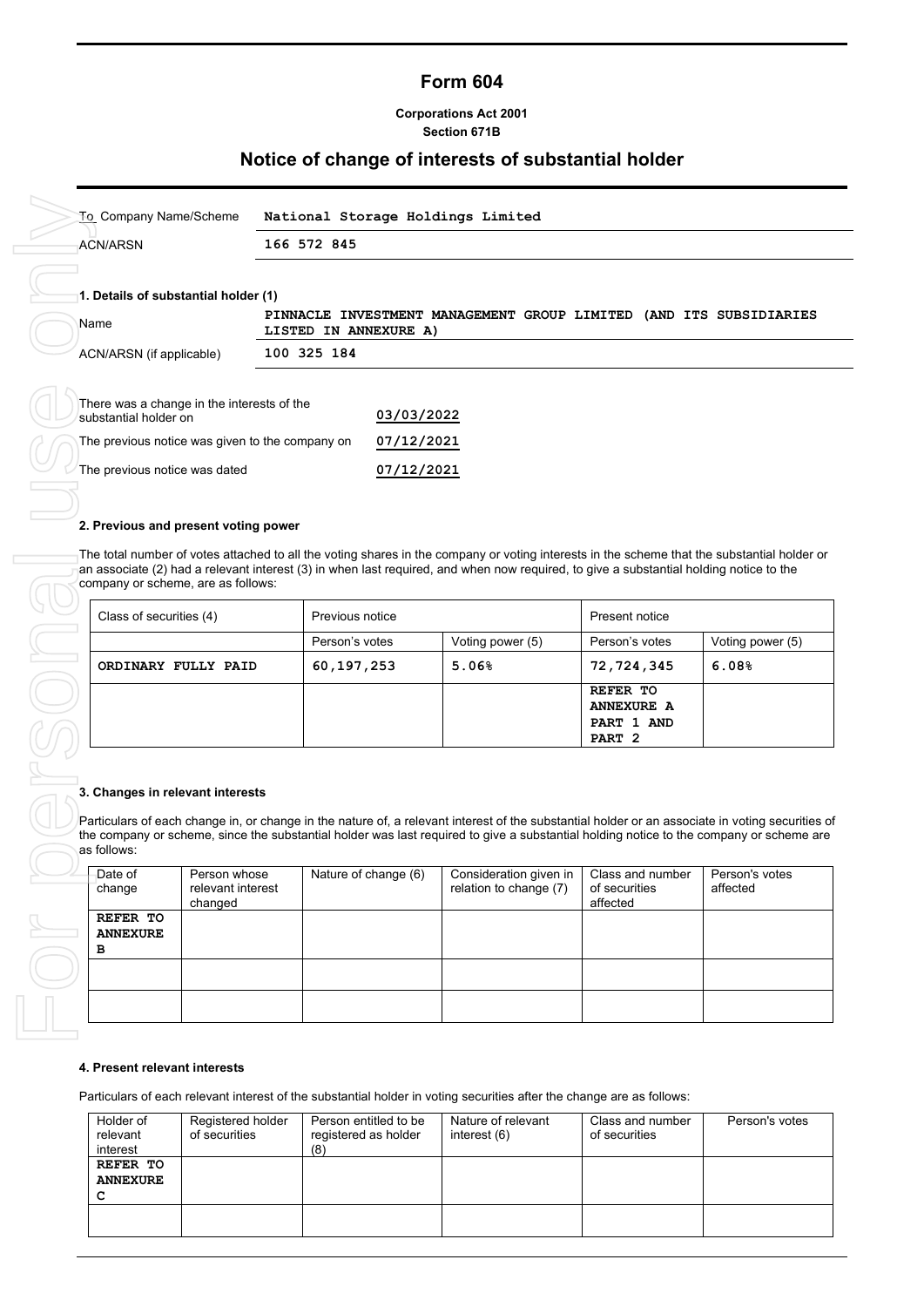#### **5. Changes in association**

The persons who have become associates (2) of, ceased to be associates of, or have changed the nature of their association (9) with, the substantial holder in relation to voting interests in the company or scheme are as follows:

|                                                    | Name and ACN/ARSN (if applicable)                           |                                      | Nature of association                                                                               |                   |          |                                                                                                                                                                                                                                                                                                                                                                                                                                                                                                                                                    |  |
|----------------------------------------------------|-------------------------------------------------------------|--------------------------------------|-----------------------------------------------------------------------------------------------------|-------------------|----------|----------------------------------------------------------------------------------------------------------------------------------------------------------------------------------------------------------------------------------------------------------------------------------------------------------------------------------------------------------------------------------------------------------------------------------------------------------------------------------------------------------------------------------------------------|--|
|                                                    | NO CHANGES - REFER TO                                       |                                      |                                                                                                     |                   |          |                                                                                                                                                                                                                                                                                                                                                                                                                                                                                                                                                    |  |
|                                                    | ANNEXURE D FOR PRESENT<br><b>ASSOCIATIONS</b>               |                                      |                                                                                                     |                   |          |                                                                                                                                                                                                                                                                                                                                                                                                                                                                                                                                                    |  |
|                                                    |                                                             |                                      |                                                                                                     |                   |          |                                                                                                                                                                                                                                                                                                                                                                                                                                                                                                                                                    |  |
|                                                    |                                                             |                                      |                                                                                                     |                   |          |                                                                                                                                                                                                                                                                                                                                                                                                                                                                                                                                                    |  |
|                                                    |                                                             |                                      |                                                                                                     |                   |          |                                                                                                                                                                                                                                                                                                                                                                                                                                                                                                                                                    |  |
|                                                    | 6. Addresses                                                |                                      |                                                                                                     |                   |          |                                                                                                                                                                                                                                                                                                                                                                                                                                                                                                                                                    |  |
|                                                    | The addresses of persons named in this form are as follows: |                                      |                                                                                                     |                   |          |                                                                                                                                                                                                                                                                                                                                                                                                                                                                                                                                                    |  |
|                                                    |                                                             |                                      | Address                                                                                             |                   |          |                                                                                                                                                                                                                                                                                                                                                                                                                                                                                                                                                    |  |
|                                                    | Name                                                        |                                      |                                                                                                     |                   |          |                                                                                                                                                                                                                                                                                                                                                                                                                                                                                                                                                    |  |
|                                                    | <b>REFER TO ANNEXURE E</b>                                  |                                      |                                                                                                     |                   |          |                                                                                                                                                                                                                                                                                                                                                                                                                                                                                                                                                    |  |
|                                                    |                                                             |                                      |                                                                                                     |                   |          |                                                                                                                                                                                                                                                                                                                                                                                                                                                                                                                                                    |  |
|                                                    |                                                             |                                      |                                                                                                     |                   |          |                                                                                                                                                                                                                                                                                                                                                                                                                                                                                                                                                    |  |
|                                                    |                                                             |                                      |                                                                                                     |                   |          |                                                                                                                                                                                                                                                                                                                                                                                                                                                                                                                                                    |  |
|                                                    | <b>Signature</b>                                            |                                      |                                                                                                     |                   |          |                                                                                                                                                                                                                                                                                                                                                                                                                                                                                                                                                    |  |
|                                                    | print name                                                  | <b>CALVIN KWOK</b>                   |                                                                                                     |                   | capacity | COMPANY SECRETARY                                                                                                                                                                                                                                                                                                                                                                                                                                                                                                                                  |  |
|                                                    |                                                             |                                      |                                                                                                     |                   |          |                                                                                                                                                                                                                                                                                                                                                                                                                                                                                                                                                    |  |
|                                                    | sign here                                                   |                                      |                                                                                                     |                   | date     | 08/03/2022                                                                                                                                                                                                                                                                                                                                                                                                                                                                                                                                         |  |
|                                                    |                                                             |                                      |                                                                                                     |                   |          |                                                                                                                                                                                                                                                                                                                                                                                                                                                                                                                                                    |  |
|                                                    |                                                             |                                      |                                                                                                     | <b>DIRECTIONS</b> |          |                                                                                                                                                                                                                                                                                                                                                                                                                                                                                                                                                    |  |
| (1)                                                |                                                             |                                      |                                                                                                     |                   |          | If there are a number of substantial holders with similar or related relevant interests (eg. a corporation and its related corporations, c<br>manager and trustee of an equity trust), the names could be included in an annexure to the form. If the relevant interests of a group<br>persons are essentially similar, they may be referred to throughout the form as a specifically named group if the membership of eacl                                                                                                                        |  |
|                                                    |                                                             |                                      | with the names and addresses of members is clearly set out in paragraph 6 of the form.              |                   |          |                                                                                                                                                                                                                                                                                                                                                                                                                                                                                                                                                    |  |
| (2)                                                |                                                             |                                      | See the definition of "associate" in section 9 of the Corporations Act 2001.                        |                   |          |                                                                                                                                                                                                                                                                                                                                                                                                                                                                                                                                                    |  |
| (3)                                                |                                                             |                                      | See the definition of "relevant interest" in sections 608 and 671B(7) of the Corporations Act 2001. |                   |          |                                                                                                                                                                                                                                                                                                                                                                                                                                                                                                                                                    |  |
| (4)                                                |                                                             |                                      | The voting shares of a company constitute one class unless divided into separate classes.           |                   |          |                                                                                                                                                                                                                                                                                                                                                                                                                                                                                                                                                    |  |
| (5)                                                |                                                             |                                      | The person's votes divided by the total votes in the body corporate or scheme multiplied by 100.    |                   |          |                                                                                                                                                                                                                                                                                                                                                                                                                                                                                                                                                    |  |
| (6)                                                | Include details of:                                         |                                      |                                                                                                     |                   |          |                                                                                                                                                                                                                                                                                                                                                                                                                                                                                                                                                    |  |
| $\begin{array}{c} \bigcirc \\ \square \end{array}$ | (a)                                                         | contract, scheme or arrangement; and |                                                                                                     |                   |          | any relevant agreement or other circumstances because of which the change in relevant interest occurred. If subsection 671<br>applies, a copy of any document setting out the terms of any relevant agreement, and a statement by the person giving full a<br>accurate details of any contract, scheme or arrangement, must accompany this form, together with a written statement certif                                                                                                                                                          |  |
|                                                    | (b)<br>applies).                                            |                                      |                                                                                                     |                   |          | any qualification of the power of a person to exercise, control the exercise of, or influence the exercise of, the voting powers<br>disposal of the securities to which the relevant interest relates (indicating clearly the particular securities to which the qualific                                                                                                                                                                                                                                                                          |  |
|                                                    |                                                             |                                      | See the definition of "relevant agreement" in section 9 of the Corporations Act 2001.               |                   |          |                                                                                                                                                                                                                                                                                                                                                                                                                                                                                                                                                    |  |
| (7)                                                |                                                             |                                      |                                                                                                     |                   |          | Details of the consideration must include any and all benefits, money and other, that any person from whom a relevant interest was<br>has, or may, become entitled to receive in relation to that acquisition. Details must be included even if the benefit is conditional on th<br>happening or not of a contingency. Details must be included of any benefit paid on behalf of the substantial holder or its associate in<br>to the acquisitions, even if they are not paid directly to the person from whom the relevant interest was acquired. |  |
| (8)                                                | "unknown".                                                  |                                      |                                                                                                     |                   |          | If the substantial holder is unable to determine the identity of the person (eg. if the relevant interest arises because of an option) writ                                                                                                                                                                                                                                                                                                                                                                                                        |  |
| (9)                                                |                                                             |                                      |                                                                                                     |                   |          | Give details, if appropriate, of the present association and any change in that association since the last substantial holding notice.                                                                                                                                                                                                                                                                                                                                                                                                             |  |

#### **6. Addresses**

| Name                       | Address |
|----------------------------|---------|
| <b>REFER TO ANNEXURE E</b> |         |
|                            |         |

| print name | CALVIN KWOK | capacity | COMPANY SECRETARY |
|------------|-------------|----------|-------------------|
| sign here  |             | date     | 08/03/2022        |

#### **DIRECTIONS**

If there are a number of substantial holders with similar or related relevant interests (eg. a corporation and its related corporations, or the manager and trustee of an equity trust), the names could be included in an annexure to the form. If the relevant interests of a group of persons are essentially similar, they may be referred to throughout the form as a specifically named group if the membership of each group, with the names and addresses of members is clearly set out in paragraph 6 of the form.

- See the definition of "associate" in section 9 of the Corporations Act 2001.
- See the definition of "relevant interest" in sections 608 and 671B(7) of the Corporations Act 2001.
- (4) The voting shares of a company constitute one class unless divided into separate classes.
- $(5)$  The person's votes divided by the total votes in the body corporate or scheme multiplied by 100.
- (6) Include details of:
	- (a) any relevant agreement or other circumstances because of which the change in relevant interest occurred. If subsection 671B(4) applies, a copy of any document setting out the terms of any relevant agreement, and a statement by the person giving full and accurate details of any contract, scheme or arrangement, must accompany this form, together with a written statement certifying this contract, scheme or arrangement; and
	- (b) any qualification of the power of a person to exercise, control the exercise of, or influence the exercise of, the voting powers or disposal of the securities to which the relevant interest relates (indicating clearly the particular securities to which the qualification applies).

- (7) Details of the consideration must include any and all benefits, money and other, that any person from whom a relevant interest was acquired has, or may, become entitled to receive in relation to that acquisition. Details must be included even if the benefit is conditional on the happening or not of a contingency. Details must be included of any benefit paid on behalf of the substantial holder or its associate in relation to the acquisitions, even if they are not paid directly to the person from whom the relevant interest was acquired.
- (8) If the substantial holder is unable to determine the identity of the person (eg. if the relevant interest arises because of an option) write "unknown".
-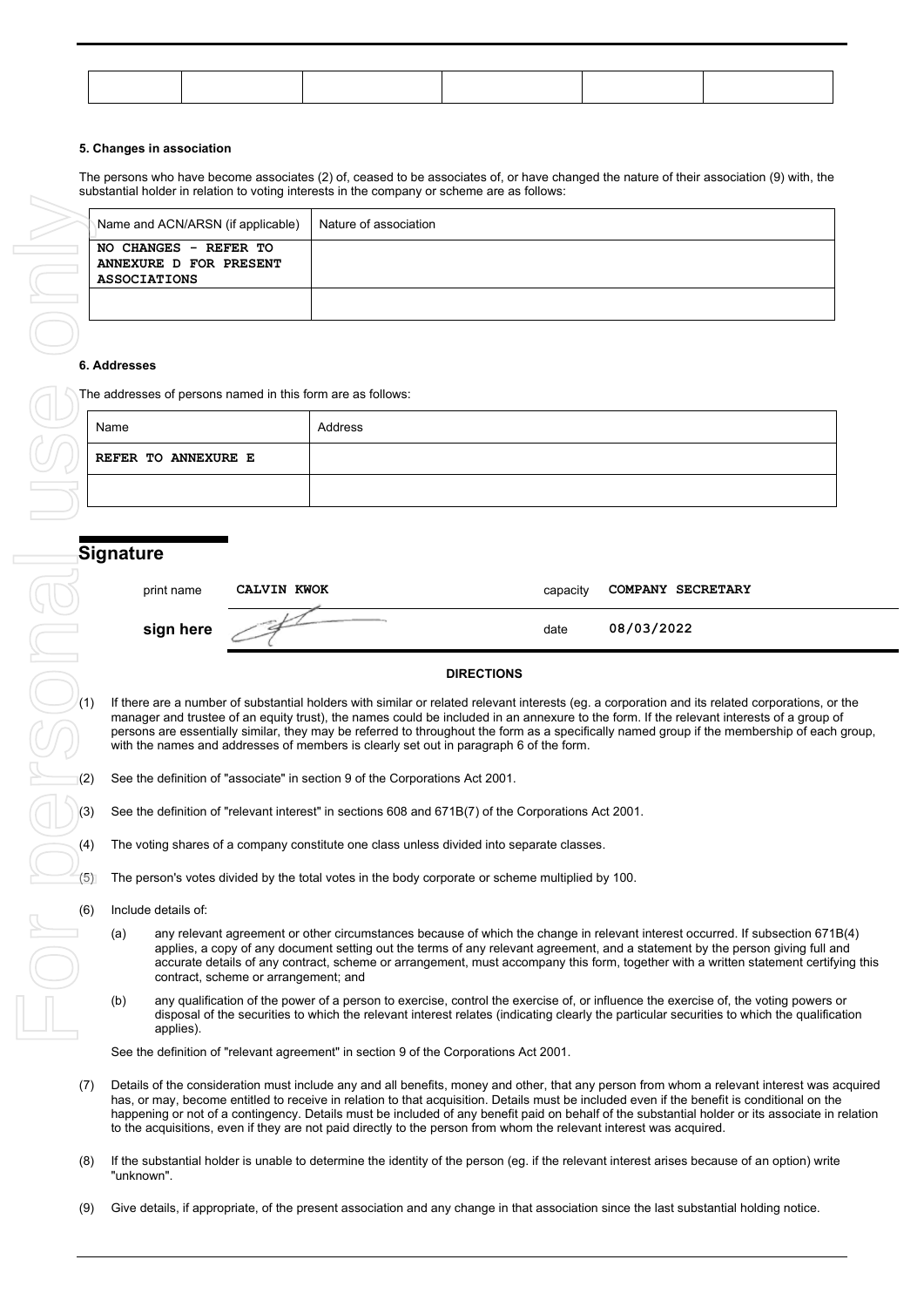| <b>Annexure A - Part 1</b>                                                                                                                                                                                                                                                                                                                                                                                                                                                                                                                                                                                                                                                                                                                                                   |                                                                                                                                                                                                                                                                                                                                                                                                                                                                                                                                 |                         |                                      |  |  |  |  |
|------------------------------------------------------------------------------------------------------------------------------------------------------------------------------------------------------------------------------------------------------------------------------------------------------------------------------------------------------------------------------------------------------------------------------------------------------------------------------------------------------------------------------------------------------------------------------------------------------------------------------------------------------------------------------------------------------------------------------------------------------------------------------|---------------------------------------------------------------------------------------------------------------------------------------------------------------------------------------------------------------------------------------------------------------------------------------------------------------------------------------------------------------------------------------------------------------------------------------------------------------------------------------------------------------------------------|-------------------------|--------------------------------------|--|--|--|--|
| <b>Holder of relevant interest</b>                                                                                                                                                                                                                                                                                                                                                                                                                                                                                                                                                                                                                                                                                                                                           | Nature of relevant interest                                                                                                                                                                                                                                                                                                                                                                                                                                                                                                     | Number of<br>securities | <b>Class of securities</b>           |  |  |  |  |
| Pinnacle Investment Management Group Limited<br>Pinnacle Investment Management Limited<br>Ariano Pty Limited (ACN 605 250 799)<br>Next Financial Limited (ACN 081 722 894)<br>Next Financial Nominees Pty Ltd (ACN 093 252 576)<br>Next Financial Nominees No. 2 Pty Ltd (ACN 132 819 115)<br>Investment Solutions Client Services Pty Ltd (ACN 117 898 334)<br>Priority Funds Management Pty Ltd (ACN 120 826 575)<br>Priority Investment Management Pty Ltd (ACN 116 943 456<br>PNI Option Plan Managers Pty Ltd (ACN 125 030 766)<br>Pinnacle RE Services Limited (ACN 130 508 379)<br>Pinnacle Services Administration Pty Ltd (ACN 126 175 148)<br>Pinnacle Investment Management (UK) Limited (Company Number 11026111)<br>POSH Nominees Pty Limited (ACN 620 094 251) | Relevant interest by virtue of section 608(3)<br>of the Corporations Act as it or its associates holds directly or<br>indirectly above 20% voting power in one or more affiliated<br>investment managers (see Annexure A - Part 2) and Pinnacle<br>Fund Services Limited, who each in turn hold relevant<br>interests in the securities the subject of this notice.                                                                                                                                                             | 72,724,345              | <b>ORDINARY FULLY</b><br><b>PAID</b> |  |  |  |  |
| Pinnacle Fund Services Limited (ACN 082 494 362)                                                                                                                                                                                                                                                                                                                                                                                                                                                                                                                                                                                                                                                                                                                             | Relevant interest held through the power to control voting<br>and/or disposal of securities in its capacity as responsible<br>entity or trustee of registered or unregistered schemes and/or<br>relevant interest by virtue of section 608(3)<br>of the Corporations Act as it or its associates holds directly or<br>indirectly above 20% voting power in one or more affiliated<br>investment managers (see Annexure A - Part 2) who each in<br>turn hold relevant interests in the securities the subject of this<br>notice. | 72,724,345              | <b>ORDINARY FULLY</b><br>PAID        |  |  |  |  |

**This is Annexure "A - Part 1" as mentioned in form 604 Notice of change of interests of substantial holder**

 $\subset$ 

Calvin Kwok Company Secretary

 $\overline{d}$ 

FOr

Date: 08/03/2022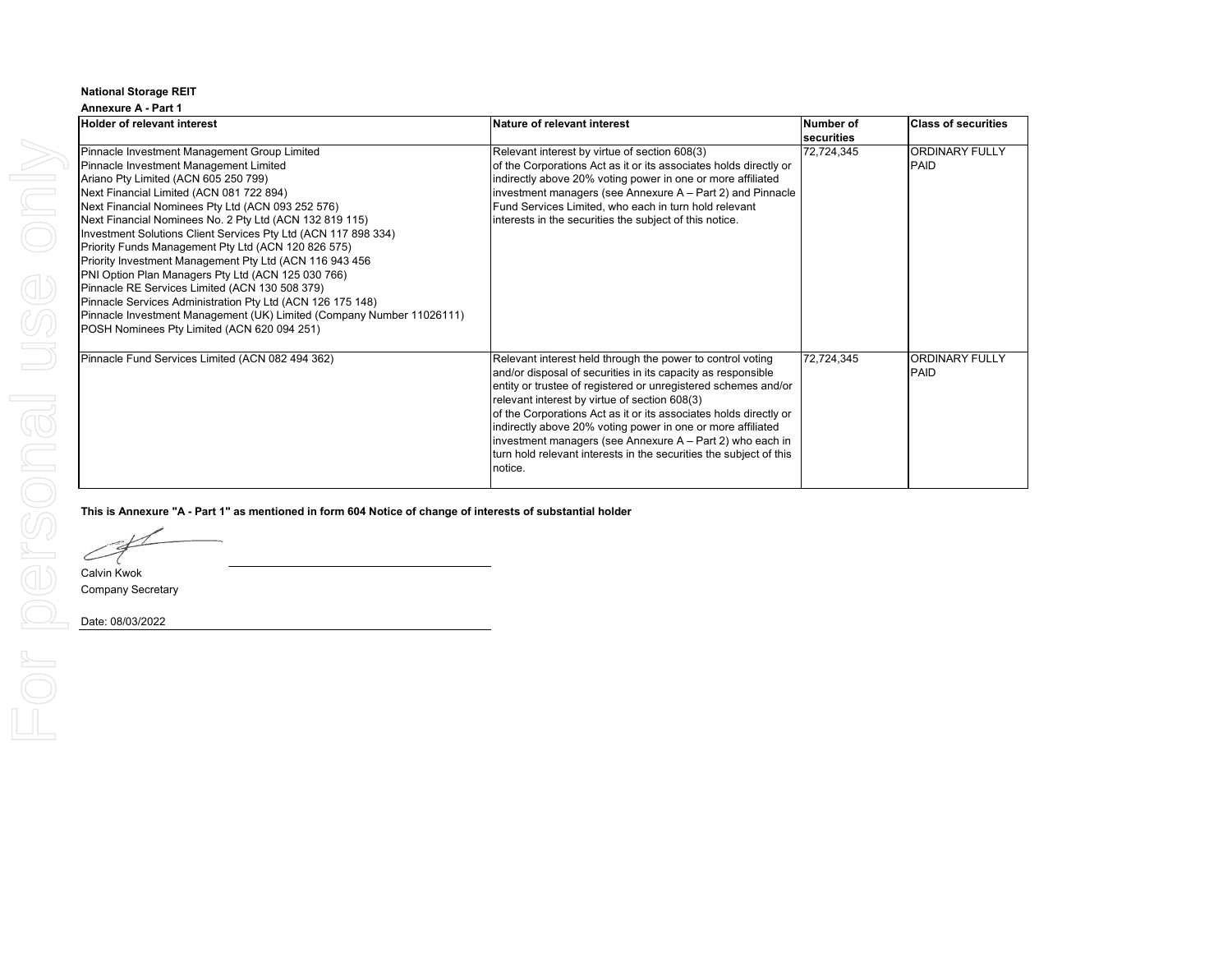## **Annexure A - Part 2**

| Affiliated Investment Managers in which Pinnacle has over 20% voting power |
|----------------------------------------------------------------------------|
| Antipodes Partners Limited (ACN 602 042 035)                               |
| Hyperion Asset Management Limited (ACN 080 135 897)                        |
| Metrics Credit Partners Pty Limited (ACN 150 646 996)                      |
| Palisade Investment Partners Limited (ACN 124 326 361)                     |
| Plato Investment Management Limited (ACN 120 730 136)                      |
| Resolution Capital Limited (ACN 108 584 167)                               |
| Solaris Investment Management Limited (ACN 128 512 621)                    |
| Two Trees Investment Management Pty Limited (ACN 616 424 170)              |
| Riparian Capital Partners Pty Ltd (ACN 630 179 752)                        |

**This is Annexure "A - Part 2" as mentioned in form 604 Notice of change of interests of substantial holder**

Calvin Kwok Company Secretary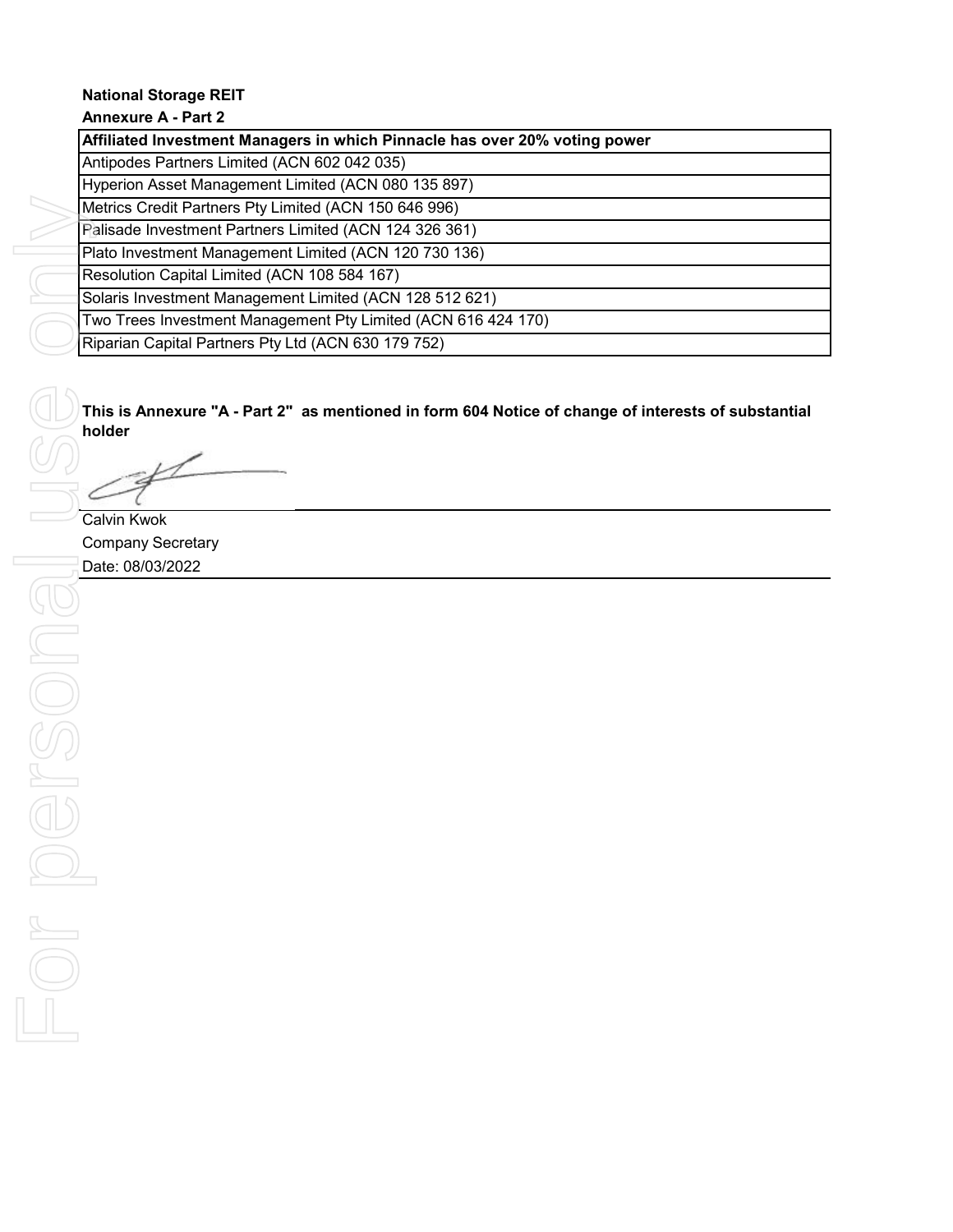## **Annexure B**

| Date of                          | <b>IPerson whose relevant</b>                                                                                | Nature of |                     | Consideration | <b>Class of Securities</b>           | Number of          | <b>Person's votes</b> |
|----------------------------------|--------------------------------------------------------------------------------------------------------------|-----------|---------------------|---------------|--------------------------------------|--------------------|-----------------------|
| change                           | interest changed                                                                                             | change    |                     |               |                                      | <b>Isecurities</b> | affected              |
|                                  |                                                                                                              |           | Cash                | Non-cash      |                                      |                    |                       |
| 2021-12-06<br>to 2022-03-<br>I03 | <b>IPinnacle Investment</b><br>Management Group<br>Limited (and its<br>subsidiaries listed in<br>Annexure A) | Purchase  | \$31,660,785.33     |               | <b>ORDINARY FULLY</b><br><b>PAID</b> | 12,737,548         | 12,737,548            |
| 2021-12-03<br>to 2022-02-<br>l09 | Pinnacle Investment<br><b>Management Group</b><br>Limited (and its<br>subsidiaries listed in<br>Annexure A)  | Sale      | 1,558,496.54<br>-\$ |               | <b>ORDINARY FULLY</b><br><b>PAID</b> | 610.219            | 610,219               |

**This is Annexure "B" as mentioned in form 604 Notice of change of interests of substantial holder**

Calvin Kwok Company Secretary Date: 08/03/2022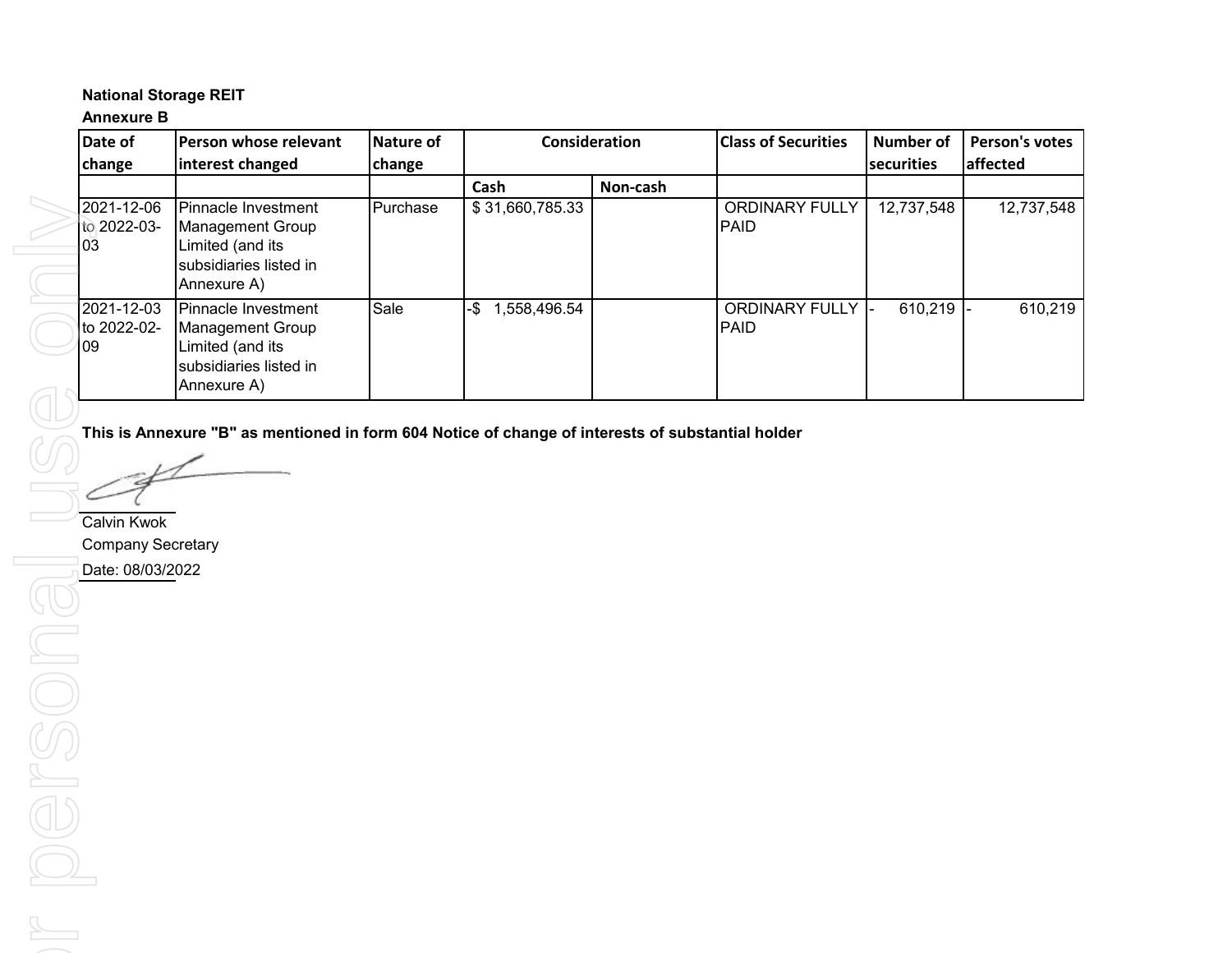#### **Annexure C**

| <b>Holder of relevant interest</b>  | <b>Registered holder of securities</b> | Person entitled to be              | <b>Number of</b> | <b>Class of</b>     | Person's votes |
|-------------------------------------|----------------------------------------|------------------------------------|------------------|---------------------|----------------|
|                                     |                                        | registered as holder               | securities       | securities          |                |
| Pinnacle Investment Management      | <b>BNP Paribas</b>                     | <b>BNP Paribas</b>                 | 298,014          | Ordinary fully paid | 298,014        |
| Group Limited (and its subsidiaries |                                        |                                    |                  |                     |                |
| listed in Annexure A)               |                                        |                                    |                  |                     |                |
| Pinnacle Investment Management      | <b>BNP Paribas Securities Services</b> | <b>BNP Paribas Securities</b>      | 272,790          | Ordinary fully paid | 272,790        |
| Group Limited (and its subsidiaries |                                        | <b>Services</b>                    |                  |                     |                |
| listed in Annexure A)               |                                        |                                    |                  |                     |                |
| Pinnacle Investment Management      | <b>BNY Mellon</b>                      | <b>BNY Mellon</b>                  | 5,349,494        | Ordinary fully paid | 5,349,494      |
| Group Limited (and its subsidiaries |                                        |                                    |                  |                     |                |
| listed in Annexure A)               |                                        |                                    |                  |                     |                |
| Pinnacle Investment Management      | <b>Brown Brothers Harriman</b>         | <b>Brown Brothers Harriman</b>     | 5,635,261        | Ordinary fully paid | 5,635,261      |
| Group Limited (and its subsidiaries |                                        |                                    |                  |                     |                |
| listed in Annexure A)               |                                        |                                    |                  |                     |                |
| Pinnacle Investment Management      | Citibank                               | Citibank                           | 14,353,310       | Ordinary fully paid | 14,353,310     |
| Group Limited (and its subsidiaries |                                        |                                    |                  |                     |                |
| listed in Annexure A)               |                                        |                                    |                  |                     |                |
| Pinnacle Investment Management      | <b>Interactive Brokers</b>             | <b>Interactive Brokers</b>         | 47,000           | Ordinary fully paid | 47,000         |
| Group Limited (and its subsidiaries |                                        |                                    |                  |                     |                |
| listed in Annexure A)               |                                        |                                    |                  |                     |                |
| Pinnacle Investment Management      | JP Morgan Chase Bank                   | JP Morgan Chase Bank               | 9,768,718        | Ordinary fully paid | 9,768,718      |
| Group Limited (and its subsidiaries |                                        |                                    |                  |                     |                |
| listed in Annexure A)               |                                        |                                    |                  |                     |                |
| Pinnacle Investment Management      | <b>NAB Custodial Services</b>          | <b>NAB Custodial Services</b>      | 17,300,476       | Ordinary fully paid | 17,300,476     |
| Group Limited (and its subsidiaries |                                        |                                    |                  |                     |                |
| listed in Annexure A)               |                                        |                                    |                  |                     |                |
| Pinnacle Investment Management      | Northern Trust                         | <b>Northern Trust</b>              |                  | Ordinary fully paid |                |
| Group Limited (and its subsidiaries |                                        |                                    |                  |                     |                |
| listed in Annexure A)               |                                        |                                    | 2288306          |                     | 2288306        |
| Pinnacle Investment Management      | <b>RBC Investor Services Trust</b>     | <b>RBC Investor Services Trust</b> | 1,085,811        | Ordinary fully paid | 1,085,811      |
| Group Limited (and its subsidiaries |                                        |                                    |                  |                     |                |
| listed in Annexure A)               |                                        |                                    |                  |                     |                |
| Pinnacle Investment Management      | <b>State Street</b>                    | <b>State Street</b>                | 9,996,962        | Ordinary fully paid | 9,996,962      |
| Group Limited (and its subsidiaries |                                        |                                    |                  |                     |                |
| listed in Annexure A)               |                                        |                                    |                  |                     |                |
| Pinnacle Investment Management      |                                        |                                    |                  |                     |                |

Group Limited (and its subsidiaries State Street - Ireland

listed in Annexure A)

State Street - Ireland 6,328,203 Ordinary fully paid 6328203

**This is Annexure "C" of 1 page as mentioned in form 604 Notice of change of interests of substantial holder** `

Calvin Kwok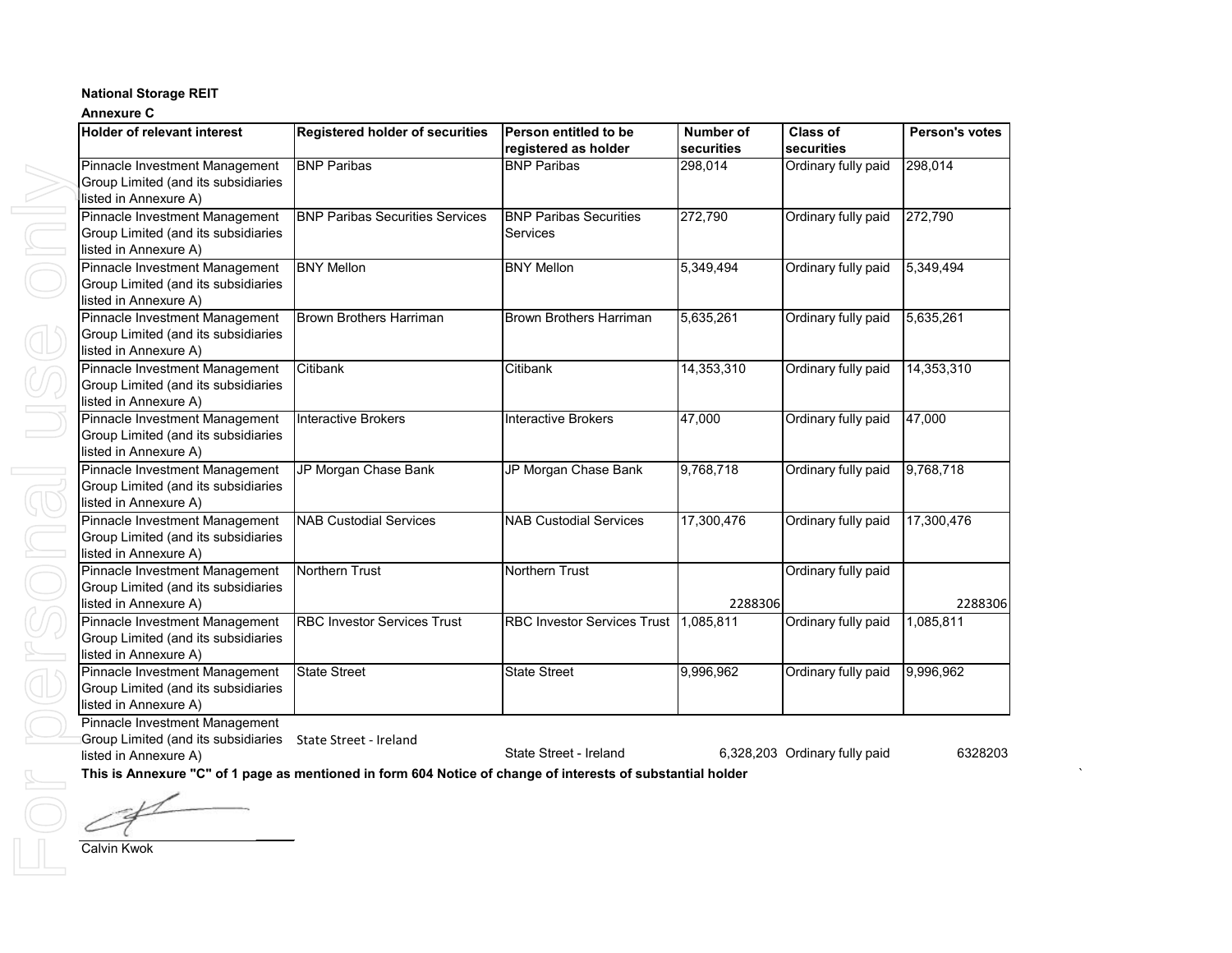Company Secretary Date: 08/03/2022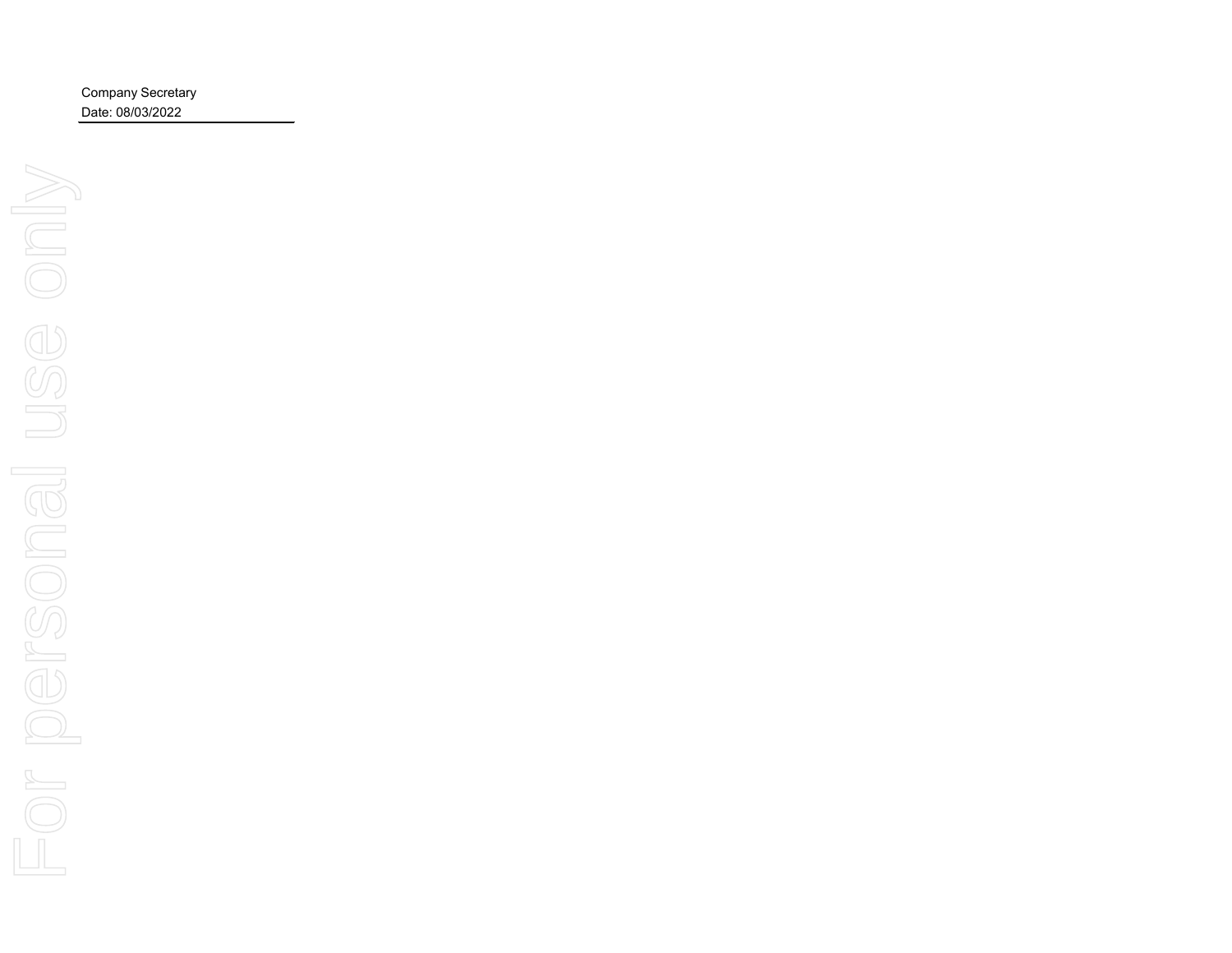## **Annexure D**

| <b>Name</b>                                            | <b>ACN</b>                    | <b>Nature of Association</b>                                         |
|--------------------------------------------------------|-------------------------------|----------------------------------------------------------------------|
| Pinnacle Investment Management<br><b>Group Limited</b> | 100 325 184                   | Related body corporate of each other entity listed in<br>Annexure D. |
| Pinnacle Investment Management<br>Limited              | 109 659 109                   | Related body corporate of each other entity listed in<br>Annexure D. |
| Pinnacle Fund Services Limited                         | 082 494 362                   | Related body corporate of each other entity listed in<br>Annexure D. |
| Ariano Pty Limited                                     | 605 250 799                   | Related body corporate of each other entity listed in<br>Annexure D. |
| <b>Next Financial Limited</b>                          | 081 722 894                   | Related body corporate of each other entity listed in<br>Annexure D. |
| Next Financial Nominees Pty Ltd                        | 093 252 576                   | Related body corporate of each other entity listed in<br>Annexure D. |
| Next Financial Nominees No. 2 Pty<br>Ltd               | 132 819 115                   | Related body corporate of each other entity listed in<br>Annexure D. |
| <b>Investment Solutions Client</b><br>Services Pty Ltd | 117 898 334                   | Related body corporate of each other entity listed in<br>Annexure D. |
| <b>Priority Funds Management Pty Ltd</b>               | 120 826 575                   | Related body corporate of each other entity listed in<br>Annexure D. |
| Priority Investment Management Pty 116 943 456<br>Ltd  |                               | Related body corporate of each other entity listed in<br>Annexure D. |
| PNI Option Plan Managers Pty Ltd                       | 116 943 456                   | Related body corporate of each other entity listed in<br>Annexure D. |
| <b>Pinnacle RE Services Limited</b>                    | 130 508 379                   | Related body corporate of each other entity listed in<br>Annexure D. |
| <b>Pinnacle Services Administration</b><br>Pty Ltd     | 126 175 148                   | Related body corporate of each other entity listed in<br>Annexure D. |
| Pinnacle Investment Management<br>(UK) Limited         | Company<br>Number<br>11026111 | Related body corporate of each other entity listed in<br>Annexure D. |
| <b>POSH</b> Nominees Pty Limited                       | 620 094 251                   | Related body corporate of each other entity listed in<br>Annexure D. |

## **This is Annexure "D" as mentioned in form 604 Notice of change of interests of substantial holder**